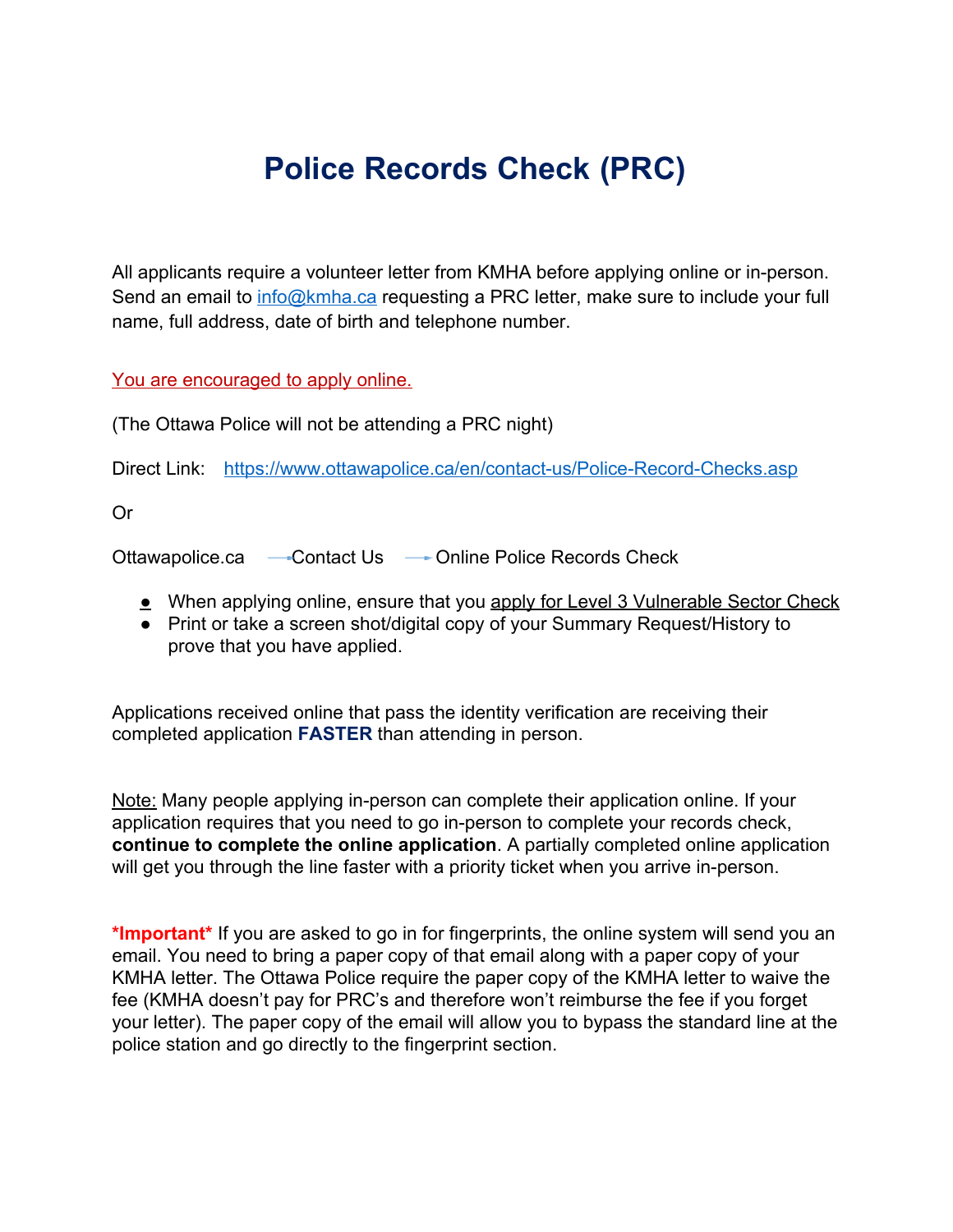If you must apply in-person, more details are available here:

<https://www.ottawapolice.ca/en/about-us/In-Person-Police-Record-Checks.asp>

## **Who Requires a Police Records Check?**

All coaches, managers and trainers.

See reference to specific HEO Policy below.

6.6 Hockey of Eastern Ontario Policy for Police Records Checks

Hockey Canada has recommended that all Branches have Police records Checks conducted on all personnel that have authority over or contact with, directly or indirectly, minors. Hockey of Eastern Ontario has been in compliance with this recommendation for several seasons now. All personnel will have a current Police Check and will be subject to provide documentation they had obtained the required police check. This policy cannot be changed by any District or Association within HEO and must be strictly adhered to.

Policy Inclusions:

- All HEO executive and administrative personnel.
- All executive, coaches, managers, trainers and administrators of HEO teams.
- All HEO referees.
- All HEO supervisors and instructors.

## Policy Criteria:

- Applies to personnel eighteen years of age and over. Persons turning eighteen must have a Police Records Check completed by the age of nineteen.
- Police Records Checks are to be updated every 3 years.
- Police Records Checks must include vulnerable type checks.
- Any new individual through the course of a season must have a Police Records Check. It is understood that compliance sometimes is not as timely as desired as this is a drain on police resources. Individuals may fulfil their duties once they show they have made application.
- Individuals will keep the Police Records Check in their own possession. It need be shown to their superior to confirm completion and if requested from time to time. Branch, Districts, Associations or Program managers will maintain a checklist to confirm they have seen a completed Police Records Check of those individuals within their purview.
- Individuals who may be charged by the police are required to self-report to their superior.
- Individuals are responsible for all costs that may be incurred. (KMHA to Refund)